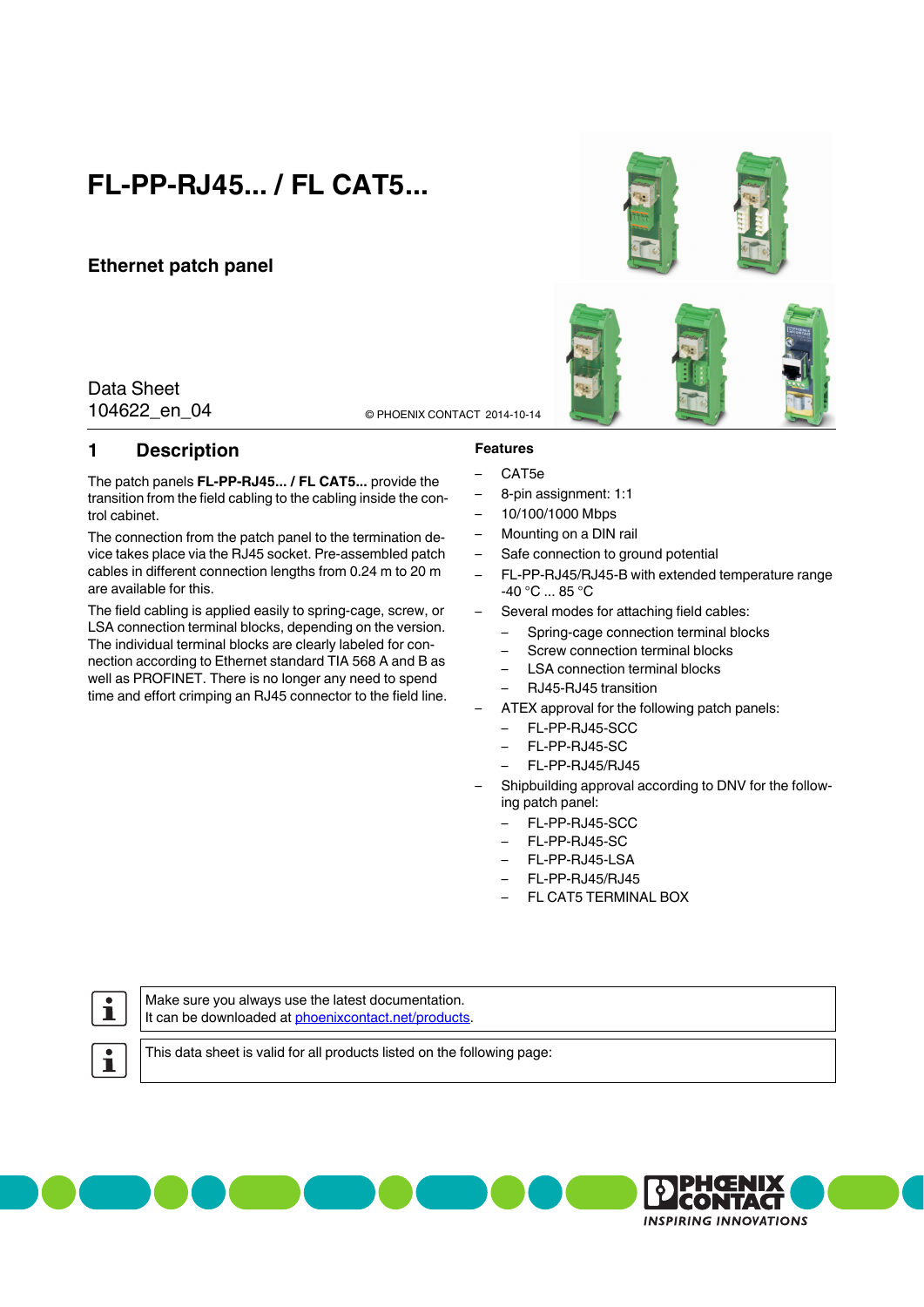<span id="page-1-0"></span>

| $\overline{2}$ | <b>Table of contents</b>                                                                                           |  |  |  |  |
|----------------|--------------------------------------------------------------------------------------------------------------------|--|--|--|--|
| 1              |                                                                                                                    |  |  |  |  |
| $\overline{2}$ |                                                                                                                    |  |  |  |  |
| 3              |                                                                                                                    |  |  |  |  |
| 4              |                                                                                                                    |  |  |  |  |
| 5              |                                                                                                                    |  |  |  |  |
|                | Safety regulations for installation in potentially explosive areas (only FL-PP-RJ45-SCC, FL-PP-RJ45-SC, and<br>5.1 |  |  |  |  |
| 6              | 6.1<br>6.2<br>6.3                                                                                                  |  |  |  |  |
| 7              | 7.1<br>7.2<br>7.3                                                                                                  |  |  |  |  |
| 8              | 8.1<br>8.2<br>8.3                                                                                                  |  |  |  |  |
| 9              | 9.1<br>9.2<br>9.3                                                                                                  |  |  |  |  |
| 10             | Patch panel FL-PP-RJ45/RJ45-B with RJ45 socket, slim design width 11<br>10.1<br>10.2                               |  |  |  |  |
| 11             | Patch panel FL CAT5 TERMINAL BOX with screw connection terminal blocks12<br>11.1<br>11.2<br>11.3                   |  |  |  |  |
| 12             |                                                                                                                    |  |  |  |  |
| 13             |                                                                                                                    |  |  |  |  |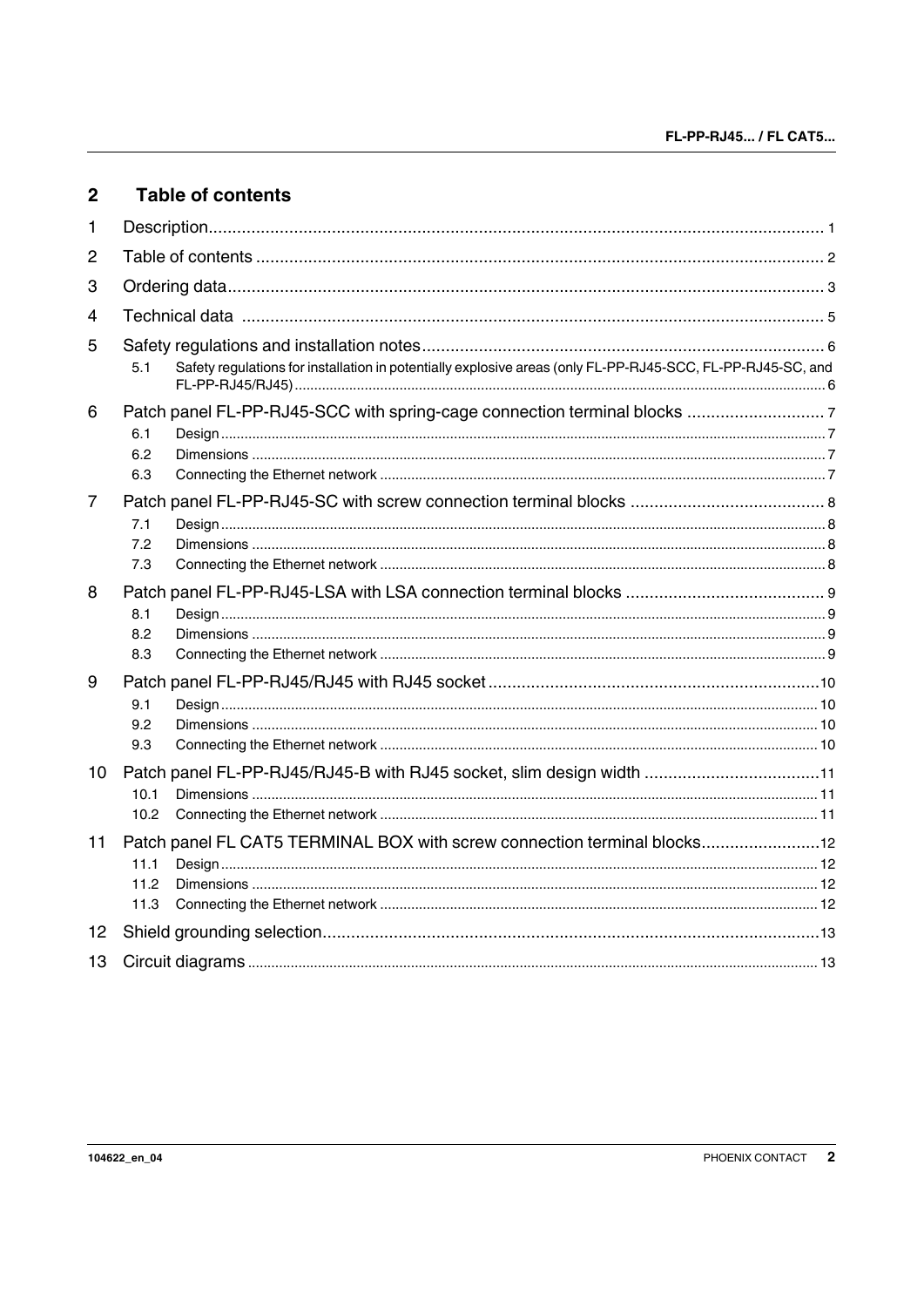## <span id="page-2-0"></span>**[3 Ordering data](#page-0-0)**

#### **Products**

| <b>Description</b>                                                                                                                                                                                                                                                       | Type                        | Order No. | Pcs. / Pkt.             |
|--------------------------------------------------------------------------------------------------------------------------------------------------------------------------------------------------------------------------------------------------------------------------|-----------------------------|-----------|-------------------------|
| Patch panel, one RJ45 socket to 8 spring-cage connection terminal blocks<br>(1:1 assignment), CAT5e, 10/100/1000 Mbps, DIN rail mounting, IP20, option<br>of shield contacting on DIN rail via jumpers                                                                   | FL-PP-RJ45-SCC              | 2901642   | 1                       |
| Patch panel, one RJ45 socket to 8 screw connection terminal blocks<br>(1:1 assignment), CAT5e, 10/100/1000 Mbps, DIN rail mounting, IP20, option<br>of shield contacting on DIN rail via jumpers                                                                         | FL-PP-RJ45-SC               | 2901643   | $\mathbf{1}$            |
| Patch panel, one RJ45 socket to 8 LSA connection terminal blocks<br>$(1:1$ assignment), CAT5e, $10/100/1000$ Mbps, DIN rail mounting, IP20, option<br>of shield contacting on DIN rail via jumpers                                                                       | FL-PP-RJ45-LSA              | 2901645   | 1                       |
| Patch panel, two RJ45 sockets (1:1 assignment), CAT5e, 10/100/1000 Mbps,<br>DIN rail mounting, IP20, option of shield contacting on DIN rail via jumpers                                                                                                                 | FL-PP-RJ45/RJ45             | 2901646   | 1                       |
| Patch panel, slim design width, extended temperature range, two RJ45 sock- FL-PP-RJ45/RJ45-B<br>ets, 1:1 assignment, continuous shield, CAT5, 10/100/1000 Mbps, DIN rail<br>mounting, IP20                                                                               |                             | 2904933   | 1                       |
| Patch panel, one RJ45 socket to 4 screw connection terminal blocks (assign-<br>ment 1, 2, 3, 6), CAT5, 10/100 Mbps, DIN rail mounting, IP20, shield contact-<br>ing on DIN rail                                                                                          | <b>FL CAT5 TERMINAL BOX</b> | 2744610   |                         |
| <b>Accessories</b>                                                                                                                                                                                                                                                       |                             |           |                         |
| <b>Description</b>                                                                                                                                                                                                                                                       | Type                        | Order No. | Pcs. / Pkt.             |
| <b>Network isolators</b>                                                                                                                                                                                                                                                 |                             |           |                         |
| Passive network isolator for electrical isolation in Ethernet networks. For the                                                                                                                                                                                          | FL ISOLATOR 100-RJ/SC       | 2313928   | $\overline{\mathbf{1}}$ |
| protection of Ethernet devices against potential differences up to 4 kV. Can be<br>used for transmission speeds of up to 100 Mbps. Connection via RJ45 and<br>COMBICON plug-in screw terminal block.                                                                     |                             |           |                         |
| Passive network isolator for electrical isolation in Ethernet networks. For the<br>protection of Ethernet devices against potential differences up to 4 kV. Can be<br>used for transmission speeds of up to 100 Mbps. Connection for two RJ45<br>connectors possible.    | FL ISOLATOR 100-RJ/RJ       | 2313931   | 1                       |
| Passive network isolator for electrical isolation in Ethernet networks. For the<br>protection of Ethernet devices against potential differences up to 4 kV. Can be<br>used for transmission speeds of up to 1 Gbps. Connection for two RJ45 con-<br>nectors possible.    | FL ISOLATOR 1000-RJ/RJ      | 2313915   | $\mathbf{1}$            |
| Passive network isolator for electrical isolation in Ethernet networks. For the<br>protection of Ethernet devices against potential differences up to 4 kV. Can be<br>used for transmission speeds up to 100 Mbps. Ethernet connection via two<br>M12 sockets (D-coded). | FL ISOLATOR 100-M12         | 2902985   | 1                       |
| Passive network isolator with pre-installed adapter for mounting on a DIN rail.<br>Electrical isolation in Ethernet networks. For protection against potential differ-<br>ences up to 4 kV. Transmission speed of up to 100 Mbps. M12 socket<br>(D-coded).               | FL ISOLATOR 100-M12 RMS     | 2904671   | $\mathbf{1}$            |
| Patch cables, CAT5                                                                                                                                                                                                                                                       |                             |           |                         |
| Pre-assembled, 0.24 m                                                                                                                                                                                                                                                    | FL CAT5 PATCH 0.24          | 2700301   | 10                      |
| Pre-assembled, 0.3 m                                                                                                                                                                                                                                                     | FL CAT5 PATCH 0.3           | 2832250   | 10                      |
| Pre-assembled, 0.5 m                                                                                                                                                                                                                                                     | FL CAT5 PATCH 0.5           | 2832263   | 10                      |
| Pre-assembled, 1.0 m                                                                                                                                                                                                                                                     | FL CAT5 PATCH 1.0           | 2832276   | 10                      |
| Pre-assembled, 1.5 m                                                                                                                                                                                                                                                     | FL CAT5 PATCH 1.5           | 2832221   | 10                      |
| Pre-assembled, 2.0 m                                                                                                                                                                                                                                                     | FL CAT5 PATCH 2.0           | 2832289   | 10                      |
| Pre-assembled, 3.0 m                                                                                                                                                                                                                                                     | FL CAT5 PATCH 3.0           | 2832292   | 10                      |
| Pre-assembled, 5.0 m                                                                                                                                                                                                                                                     | FL CAT5 PATCH 5.0           | 2832580   | 10                      |
| Pre-assembled, 7.5 m                                                                                                                                                                                                                                                     | <b>FL CAT5 PATCH 7.5</b>    | 2832616   | 10                      |
| Pre-assembled, 10.0 m                                                                                                                                                                                                                                                    | FL CAT5 PATCH 10.0          | 2832629   | 10                      |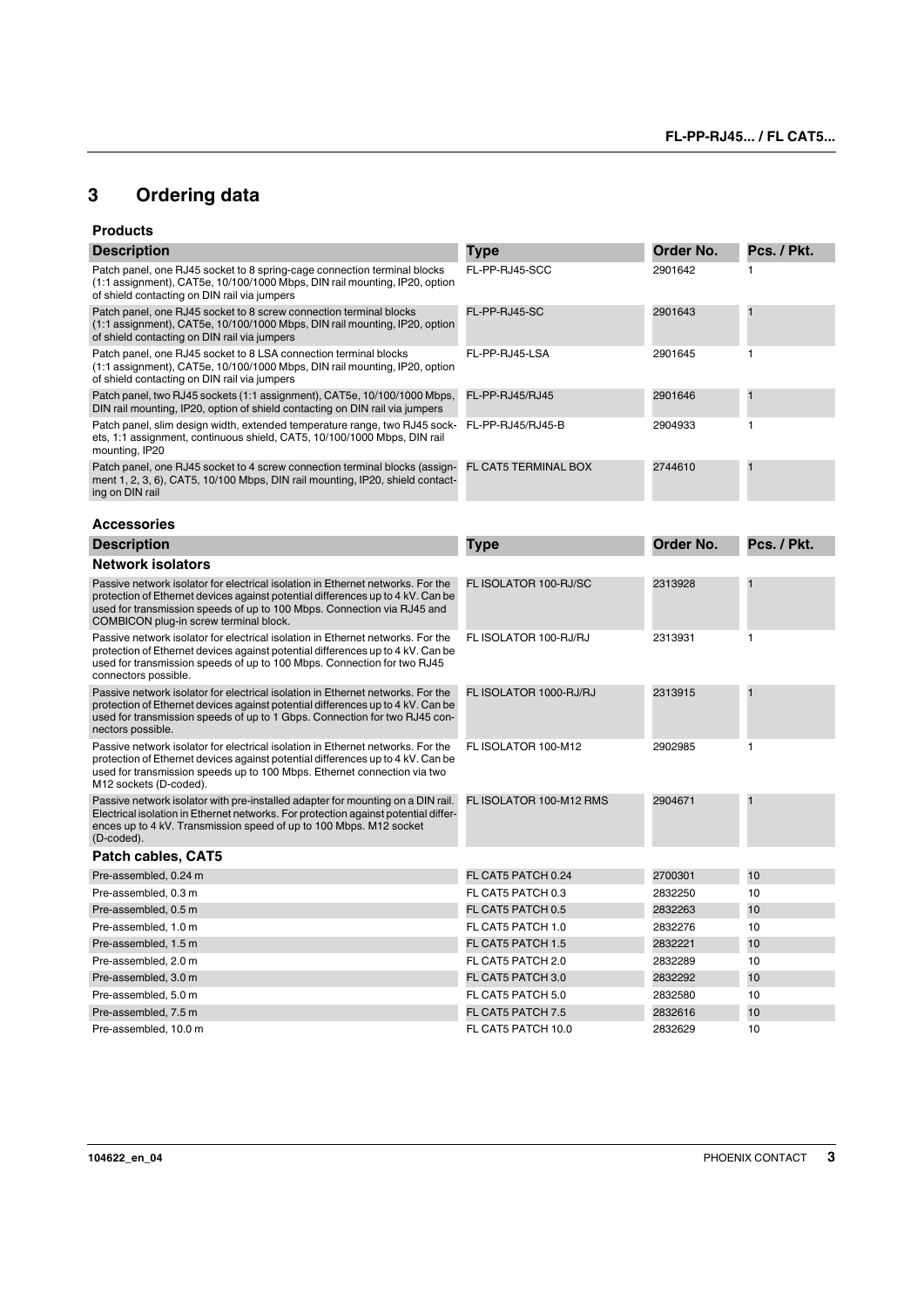| <b>Description</b>                                                                                                                                                                                                                                                                                                                                               | <b>Type</b>                 | Order No. | Pcs. / Pkt.    |
|------------------------------------------------------------------------------------------------------------------------------------------------------------------------------------------------------------------------------------------------------------------------------------------------------------------------------------------------------------------|-----------------------------|-----------|----------------|
| Patch cables, CAT6                                                                                                                                                                                                                                                                                                                                               |                             |           |                |
| Pre-assembled, 0.3 m                                                                                                                                                                                                                                                                                                                                             | FL CAT6 PATCH 0.3           | 2891181   | 10             |
| Pre-assembled, 0.5 m                                                                                                                                                                                                                                                                                                                                             | FL CAT6 PATCH 0.5           | 2891288   | 10             |
| Pre-assembled, 1.0 m                                                                                                                                                                                                                                                                                                                                             | FL CAT6 PATCH 1.0           | 2891385   | 10             |
| Pre-assembled, 1.5 m                                                                                                                                                                                                                                                                                                                                             | FL CAT6 PATCH 1.5           | 2891482   | 10             |
| Pre-assembled, 2.0 m                                                                                                                                                                                                                                                                                                                                             | FL CAT6 PATCH 2.0           | 2891589   | 10             |
| Pre-assembled, 3.0 m                                                                                                                                                                                                                                                                                                                                             | FL CAT6 PATCH 3.0           | 2891686   | 10             |
| Pre-assembled, 5.0 m                                                                                                                                                                                                                                                                                                                                             | FL CAT6 PATCH 5.0           | 2891783   | 10             |
| Pre-assembled, 7.5 m                                                                                                                                                                                                                                                                                                                                             | FL CAT6 PATCH 7.5           | 2891880   | 10             |
| Pre-assembled, 10 m                                                                                                                                                                                                                                                                                                                                              | FL CAT6 PATCH 10            | 2891877   | 10             |
| Pre-assembled, 12.5 m                                                                                                                                                                                                                                                                                                                                            | FL CAT6 PATCH 12.5          | 2891369   | 5              |
| Pre-assembled, 15.0 m                                                                                                                                                                                                                                                                                                                                            | FL CAT6 PATCH 15.0          | 2891372   | 5              |
| Pre-assembled, 20.0 m                                                                                                                                                                                                                                                                                                                                            | FL CAT6 PATCH 20.0          | 2891576   | 5              |
| <b>CAT5-SF/UTP cables</b>                                                                                                                                                                                                                                                                                                                                        |                             |           |                |
| CAT5-SF/UTP cable (J-02YS(ST)C HP 2 x 2 x 24 AWG), heavy-duty installa-<br>tion cable $2 \times 2 \times 0.22$ mm <sup>2</sup> , solid conductor, shielded, outer sheath: 7.8 mm<br>diameter, inner sheath: $5.75$ mm $\pm$ 0.15 mm diameter, (length in meters<br>according to customer requirements)                                                           | FL CAT5 HEAVY               | 2744814   | 1              |
| CAT5-SF/UTP cable (J-02YS(ST)C HP 2 x 2 x 24 AWG), heavy-duty installa-<br>tion cable 2 x 2 x 0.22 mm <sup>2</sup> , solid conductor, shielded, outer sheath: 7.8 mm<br>diameter, inner sheath: $5.75$ mm $\pm$ 0.15 mm diameter, pre-assembled on both<br>sides with RJ45 connector, crossover or line (length in meters according to<br>customer requirements) | FL CAT5 HEAVY CONF/         | 2744827   | $\blacksquare$ |
| CAT5-SF/UTP cable (J-LI02YS(ST)C H 2 x 2 x 26 AWG), light-duty, flexible in-<br>stallation cable $2 \times 2 \times 0.14$ mm <sup>2</sup> , fine strand, shielded, outer sheath: 5.75 mm<br>± 0.15 mm diameter (length in meters according to customer requirements)                                                                                             | FL CAT5 FLEX                | 2744830   | 1              |
| CAT5-SF/UTP cable (J-LI02YS(ST)C H 2 x 2 x 26 AWG), light-duty, flexible in-<br>stallation cable $2 \times 2 \times 0.14$ mm <sup>2</sup> , fine strand, shielded, outer sheath: 5.75 mm<br>± 0.15 mm diameter, pre-assembled on both sides with RJ45 connector,<br>crossover or line assignment (length in meters according to customer require-<br>ments)      | FL CAT5 FLEX CONF/          | 2744843   | $\mathbf{1}$   |
| <b>Tools</b>                                                                                                                                                                                                                                                                                                                                                     |                             |           |                |
| Crimping pliers, for assembling the RJ45 connectors FL PLUG RJ45, for<br>onsite assembly                                                                                                                                                                                                                                                                         | <b>FL CRIMPTOOL</b>         | 2744869   | $\blacksquare$ |
| Actuation tool, for ST terminal blocks, also suitable for use as a flat-bladed<br>screwdriver, size: 0.4 x 2.5 x 75 mm, 2-component handle, with non-slip grip                                                                                                                                                                                                   | SZF 0-0.4X2.5               | 1204504   | 1              |
| Punch tool for connecting cables to LSA-Plus terminal strips                                                                                                                                                                                                                                                                                                     | CT-WZ/A                     | 2765505   | $\mathbf{1}$   |
| Stripping tool, for the multi-stage stripping of shielded cables                                                                                                                                                                                                                                                                                                 | <b>VS-CABLE-STRIP-VARIO</b> | 1657407   | 1              |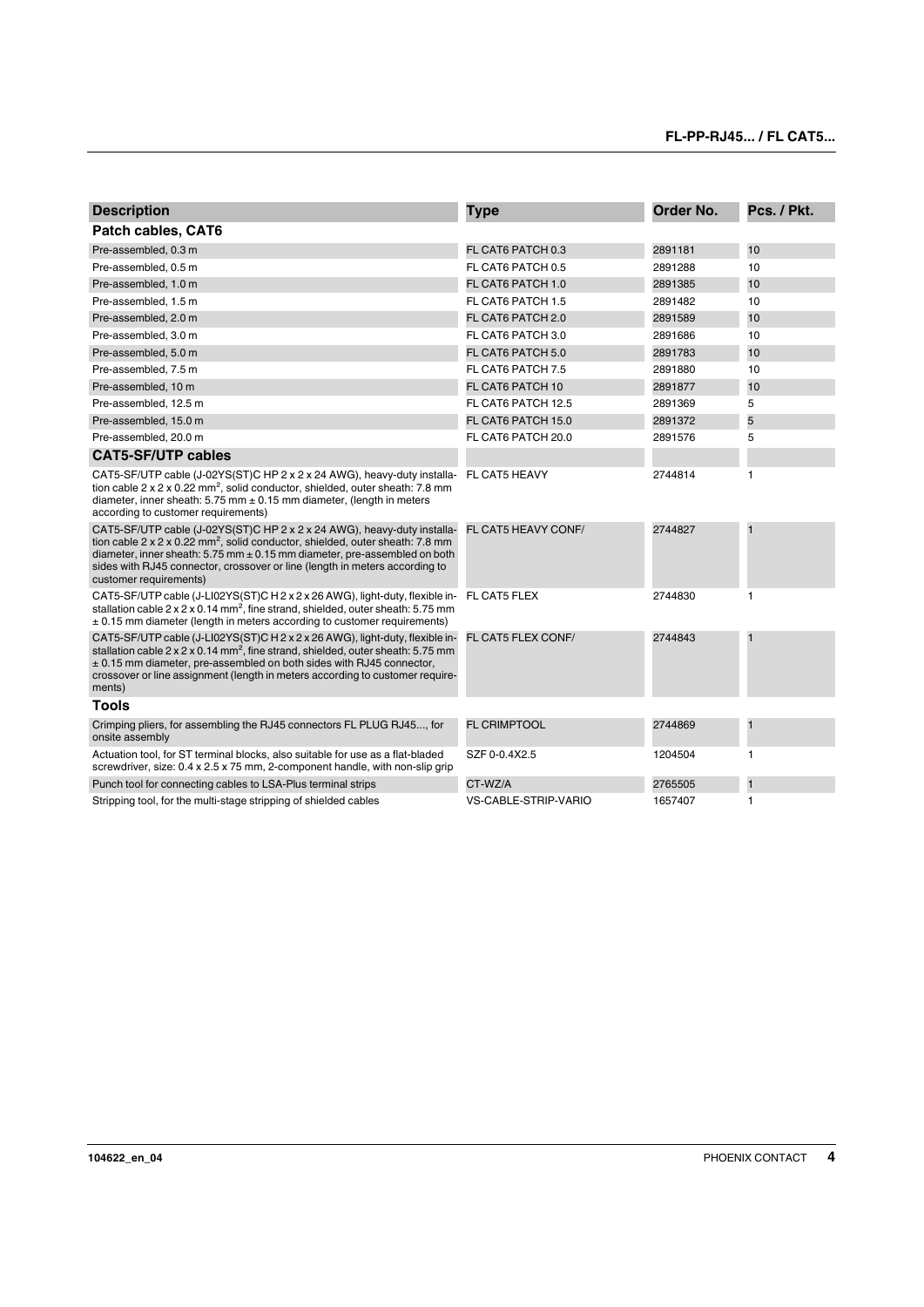### <span id="page-4-0"></span>**4 Technical data**

| <b>Ethernet interface</b>                          | FL-PP-RJ45-<br><b>SCC</b>                     | FL-PP-RJ45-<br><b>SC</b>  | FL-PP-RJ45-<br><b>LSA</b>    | FL-PP-RJ45/<br><b>RJ45</b> | FL-PP-RJ45/<br><b>RJ45-B</b>                  | <b>FL CAT5</b><br><b>TERMINAL</b><br><b>BOX</b> |
|----------------------------------------------------|-----------------------------------------------|---------------------------|------------------------------|----------------------------|-----------------------------------------------|-------------------------------------------------|
| Connection                                         | Spring connection                             | Screw connection          | <b>LSA</b>                   | <b>RJ45</b>                | <b>RJ45</b>                                   | Screw connection                                |
| Cable diameter                                     | 6  10 mm                                      | 6  10 mm                  | $610$ mm                     | ÷,                         | $\blacksquare$                                | 6  10 mm                                        |
| Conductor cross section,<br>solid                  | $0.2$ 1.5 mm <sup>2</sup>                     | $0.141.5$ mm <sup>2</sup> | $0.1280.325$ mm <sup>2</sup> | Ĭ.                         |                                               | $0.141.5$ mm <sup>2</sup>                       |
| Conductor cross section.<br>stranded               | $0.2$ 1.0 mm <sup>2</sup>                     | $0.141.0$ mm <sup>2</sup> | $0.1280.325$ mm <sup>2</sup> | $\overline{\phantom{a}}$   |                                               | $0.141.0$ mm <sup>2</sup>                       |
| <b>AWG</b>                                         | 2416                                          | 2616                      | 26  22                       |                            |                                               | 2616                                            |
| Pin assignment                                     | 1:1                                           | 1:1                       | 1:1                          | 1:1                        | 1:1                                           | 1, 2, 3, 6                                      |
| Connection                                         |                                               |                           | RJ45 CAT5 e                  |                            | RJ45 CAT5                                     |                                                 |
| <b>Transmission speed</b>                          | 10/100/1000 Mbps                              |                           |                              |                            | 10/100 Mbps                                   |                                                 |
| <b>Transmission length</b>                         | 100 m (incl. patch cables)                    |                           |                              |                            |                                               |                                                 |
| Cable impedance                                    | $100 \Omega$                                  |                           |                              |                            |                                               |                                                 |
| Insertion/withdrawal cycles                        |                                               |                           | $\leq 2500$                  |                            |                                               |                                                 |
| <b>General data</b>                                |                                               |                           |                              |                            |                                               |                                                 |
| Degree of protection                               |                                               |                           |                              | <b>IP20</b>                |                                               |                                                 |
| Weight                                             | 45 <sub>g</sub>                               | 55 <sub>g</sub>           | 55 <sub>g</sub>              | 39 <sub>g</sub>            | 33 <sub>q</sub>                               | 39q                                             |
| Dimensions W/H/D                                   | 29 x 90 x 53 mm                               | 29 x 90 x 53 mm           | 29 x 90 x 53 mm              | 29 x 90 x 53 mm            | 22.5 x 78 x 44 mm                             | 25 x 90 x 52 mm                                 |
| Housing material                                   |                                               |                           | PVC/PA                       |                            |                                               |                                                 |
| Current consumption                                |                                               |                           |                              | $< 1$ A                    |                                               |                                                 |
| <b>Ambient conditions</b>                          |                                               |                           |                              |                            |                                               |                                                 |
| Ambient temperature<br>(operation)                 |                                               |                           | -25 °C  70 °C                |                            | $-40 °C  85 °C$                               | -25 °C  70 °C                                   |
| Ambient temperature<br>(installation)              | $-10 °C  70 °C$                               |                           |                              | $-40 °C$ 85 °C             | $-10\,^{\circ}\text{C}$ 70 $^{\circ}\text{C}$ |                                                 |
| Ambient temperature<br>(storage/transport)         | $-25\,^{\circ}\text{C}$ 85 $^{\circ}\text{C}$ |                           |                              | $-40 °C$ 85 °C             | -25 °C  85 °C                                 |                                                 |
| Max. permissible relative<br>humidity (operation)  | 25 %  95 % (non-condensing)                   |                           |                              |                            |                                               |                                                 |
| Vibration resistance<br>according to IEC 60068-2-6 | 5g, 150 Hz, 2.5 h, in XYZ direction           |                           |                              |                            |                                               |                                                 |
| Shock test according to<br>IEC 60068-2-27          | 25g, 11 ms period, half-sine shock pulse      |                           |                              |                            |                                               |                                                 |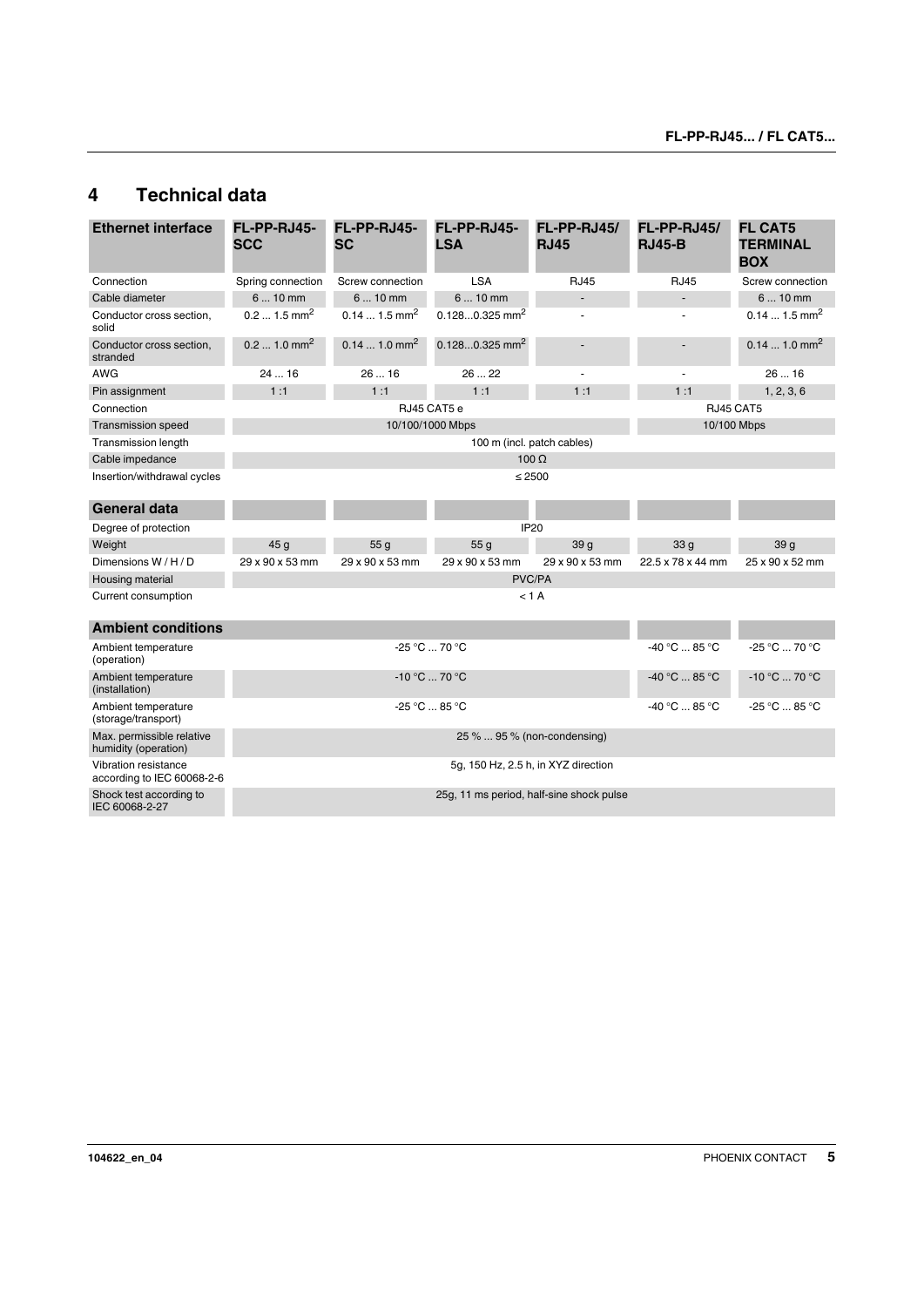### <span id="page-5-0"></span>**5 Safety regulations and installation notes**



### **WARNING:**

Observe the following safety notes when using the device.

- **•** Only qualified specialist personnel may install, start up, and operate the device.
- **•** National safety and accident prevention regulations must be observed.
- **•** Installation should be carried out as described in the installation notes.
- **•** Access to circuits within the device is not permitted.
- **•** The device is maintenance-free. Repairs may only be carried out by the manufacturer.
- **•** The device is a built-in device.

#### <span id="page-5-1"></span>**5.1 Safety regulations for installation in potentially explosive areas (only FL-PP-RJ45-SCC, FL-PP-RJ45-SC, and FL-PP-RJ45/RJ45)**

The following devices have ATEX approval:

| <b>Type</b>                          | Order No. | <b>ATEX approval</b>               |
|--------------------------------------|-----------|------------------------------------|
| FL-PP-RJ45- 2901642<br><b>SCC</b>    |           | <b>E</b> II 3 G Ex nA IIC Gc U     |
| FL-PP-RJ45-   2901643<br><b>SC</b>   |           | <b>&amp; II 3 G Ex nA IIC Gc U</b> |
| FL-PP-RJ45/   2901646<br><b>RJ45</b> |           | <b>E</b> II 3 G Ex nA IIC Gc U     |



#### **WARNING: Explosion hazard when used in potentially explosive areas**

Make sure that the following notes and instructions are observed.

- **•** The category 3 device is designed for installation in zone 2 potentially explosive areas. It meets the requirements of EN 60079-0:2012 and EN 60079-15:2010.
- **•** Observe the specified conditions for use in potentially explosive areas! Install the device in suitable approved housing (with IP54 protection, minimum) that meets the requirements of EN 60079-15. Also observe the requirements of EN 60079-14.
- **•** Only devices which are designed for operation in Ex zone 2 and are suitable for the conditions at the installation location may be connected to the circuits in zone 2.
- **•** In potentially explosive areas, always disconnect the power before snapping the device onto the DIN rail or removing it from the DIN rail, or connecting or disconnecting the cables or the jumper.
- **•** For reliable operation, the RJ45 connector needs to have a fully functioning locking clip. Repair any damaged connectors immediately.
- **•** The device must be stopped and immediately removed from the hazardous area if it is damaged, was subjected to an impermissible load, stored incorrectly, or if it malfunctions.
- **•** The DIN rail must be connected to protective ground.
- **•** Due to self-heating during operation, the Ethernet patch panels may be used with the current value specified in the technical data and at operating temperatures of −25°C... +70°C at the installation location of operating equipment, primarily control cabinets, for temperature class T4. When using the components in equipment of temperature classes T3 through T1, ensure that the highest temperature on the components does not exceed the operating temperature range.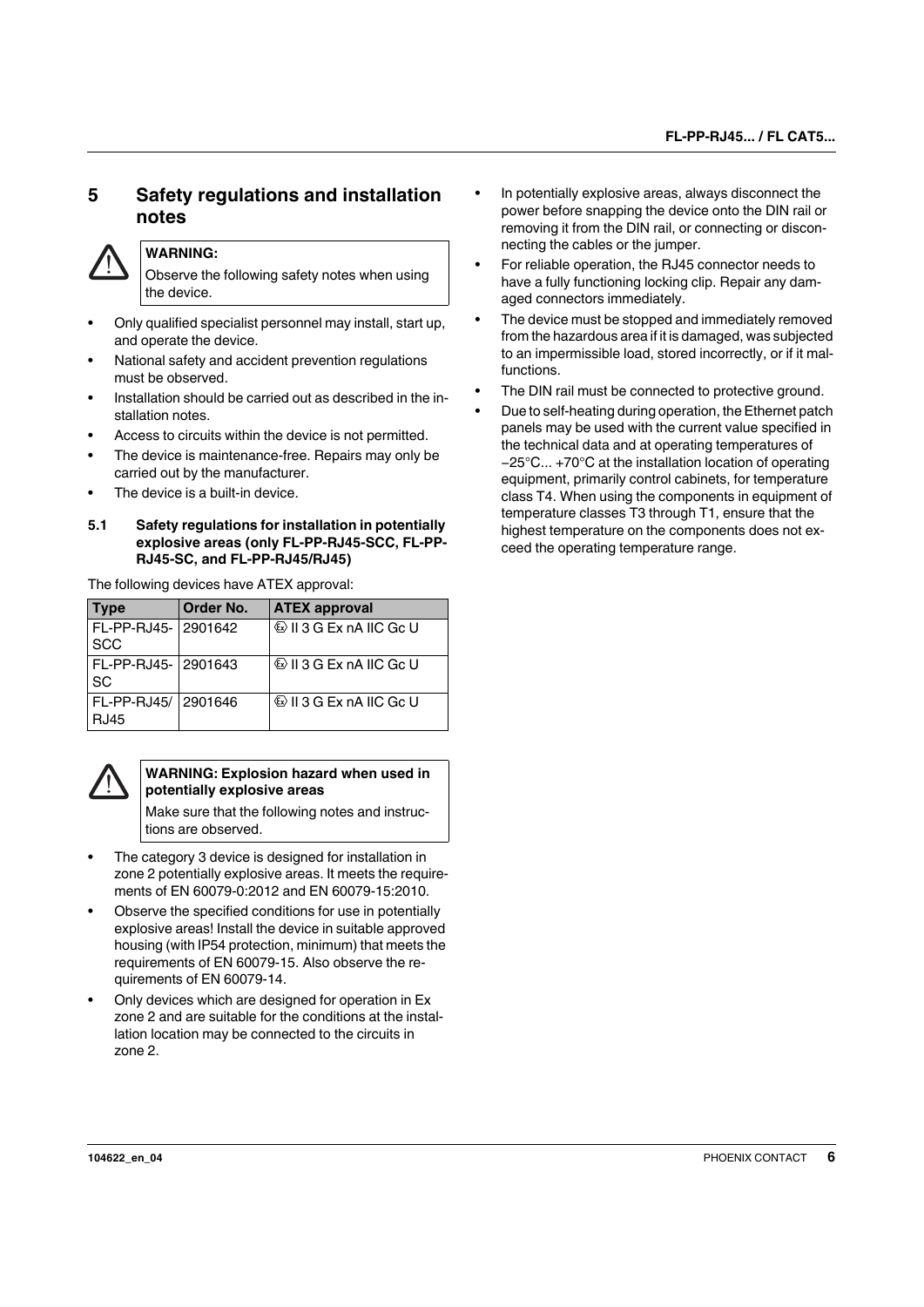### <span id="page-6-0"></span>**6 Patch panel FL-PP-RJ45-SCC with spring-cage connection terminal blocks**

<span id="page-6-1"></span>**6.1 Design**



- **1** RJ45 socket (TP port)
- **2** Spring-cage connection terminal blocks for field cabling
- **3** Strain relief with shield connection
- **4** Jumper for selecting shield grounding
- **5** Universal snap-on foot for DIN rails
- **6** DIN rail

#### <span id="page-6-2"></span>**6.2 Dimensions**



Figure 1 Dimensions of FL-PP-RJ45-SCC

### <span id="page-6-3"></span>**6.3 Connecting the Ethernet network**

#### **Twisted pair interface (TP port)**



Only use shielded twisted pair cables and corresponding shielded RJ45 connectors.

**•** Take the Ethernet patch cable which leads to the termination device and has a RJ45 connector, and push this into the RJ45 socket (TP port) until the connector audibly snaps in.

#### **Pin assignment and color coding**



Figure 2 Ethernet (IEC 80.3u: TIA 568 A, TIA 568 B) and PROFINET

- $YE =$  yellow
- $OG = \text{orange}$
- $WH = white$
- $BU = bIue$
- $GN = green$
- $BN = brown$

#### **Spring-cage connection terminal blocks**



Figure 3 Required stripping lengths

- $a = 10$  mm
- $b = 40$  mm
- $c = 8$  mm
- **•** Remove cable sheath in accordance with length B.
- **•** Fold back 10 mm of the braided shield over the outer sheath.
- **•** Remove the aluminum foil.
- **•** Shorten wires 4, 5, 7, and 8 by 10 mm as required for the lower terminal block.
- **•** Strip 8 mm off each single wire.
- **•** Lay the shielding under the clip bracket of the strain relief and screw tight.
- **•** Connect all single wires to the spring-cage connection terminal blocks. If possible, make sure the single wires remain twisted up to the connection terminal blocks.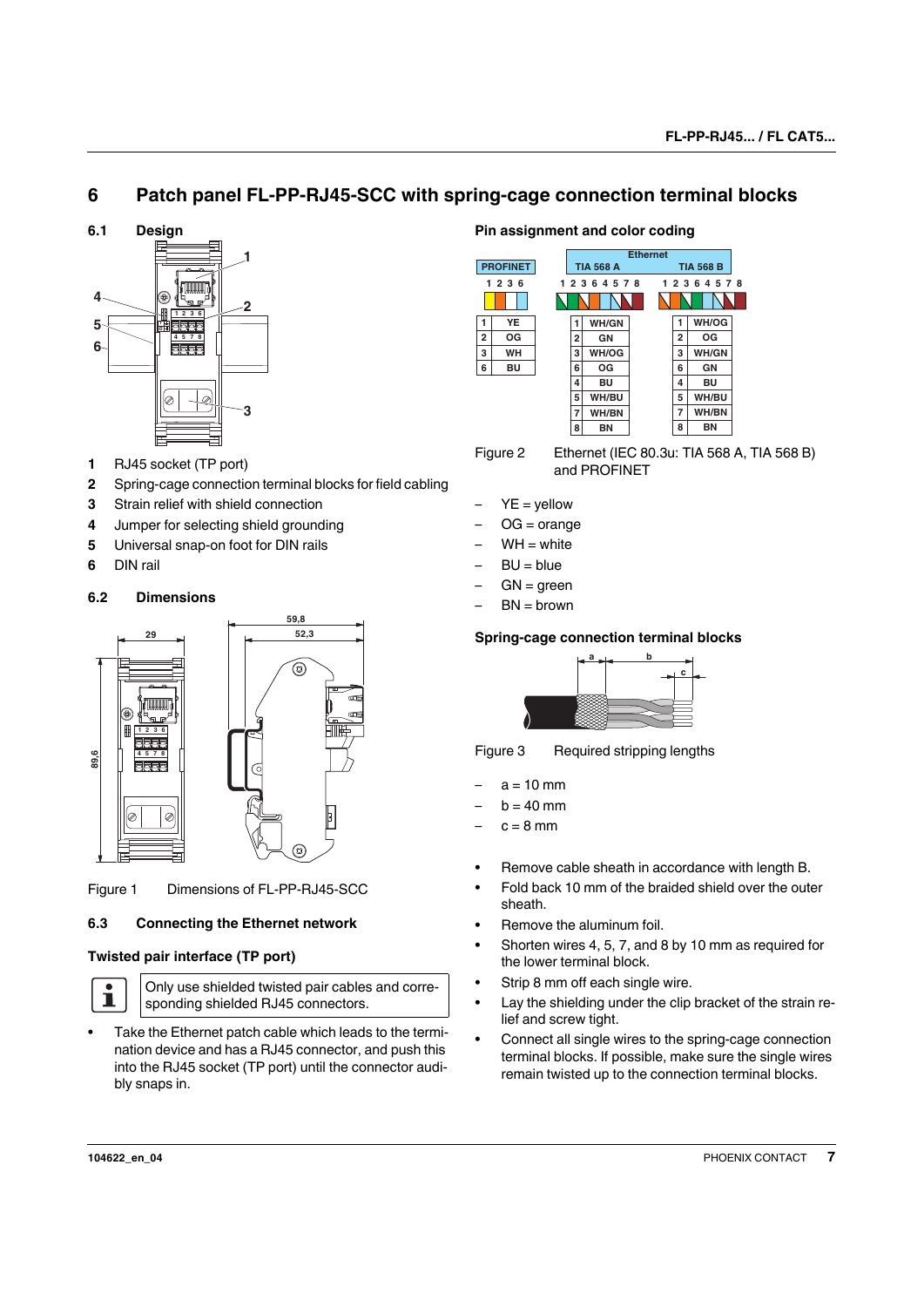### <span id="page-7-0"></span>**7 Patch panel FL-PP-RJ45-SC with screw connection terminal blocks**

<span id="page-7-1"></span>**7.1 Design**



- **1** RJ45 socket (TP port)
- **2** Screw connection terminal blocks for field cabling
- **3** Strain relief with shield connection
- **4** Jumper for selecting shield grounding
- **5** Universal snap-on foot for DIN rails
- **6** DIN rail

### <span id="page-7-2"></span>**7.2 Dimensions**



Figure 4 Dimensions of FL-PP-RJ45-SC

### <span id="page-7-3"></span>**7.3 Connecting the Ethernet network**

### **Twisted pair interface (TP port)**



Only use shielded twisted pair cables and corresponding shielded RJ45 connectors.

**•** Take the Ethernet patch cable which leads to the termination device and has a RJ45 connector, and push this into the RJ45 socket (TP port) until the connector audibly snaps in.

### **Pin assignment and color coding**



Figure 5 Ethernet (IEC 80.3u: TIA 568 A, TIA 568 B) and PROFINET

- $YE =$  yellow
- $OG = orange$
- $WH = white$
- $BU = blue$
- $GN =$  green
- $BN = brown$

### **Screw connection terminal blocks**



Figure 6 Required stripping lengths

- $a = 10$  mm
- $h = 35$  mm
- $c = 5$  mm
- **•** Remove cable sheath in accordance with length B.
- **•** Fold back 10 mm of the braided shield over the outer sheath.
- **•** Remove the aluminum foil.
- **•** Strip 5 mm off each single wire.
- **•** Lay the shielding under the clip bracket of the strain relief and screw tight.
- **•** Connect the single wires to the screw terminal blocks. If possible, make sure the single wires remain twisted up to the connection terminal blocks.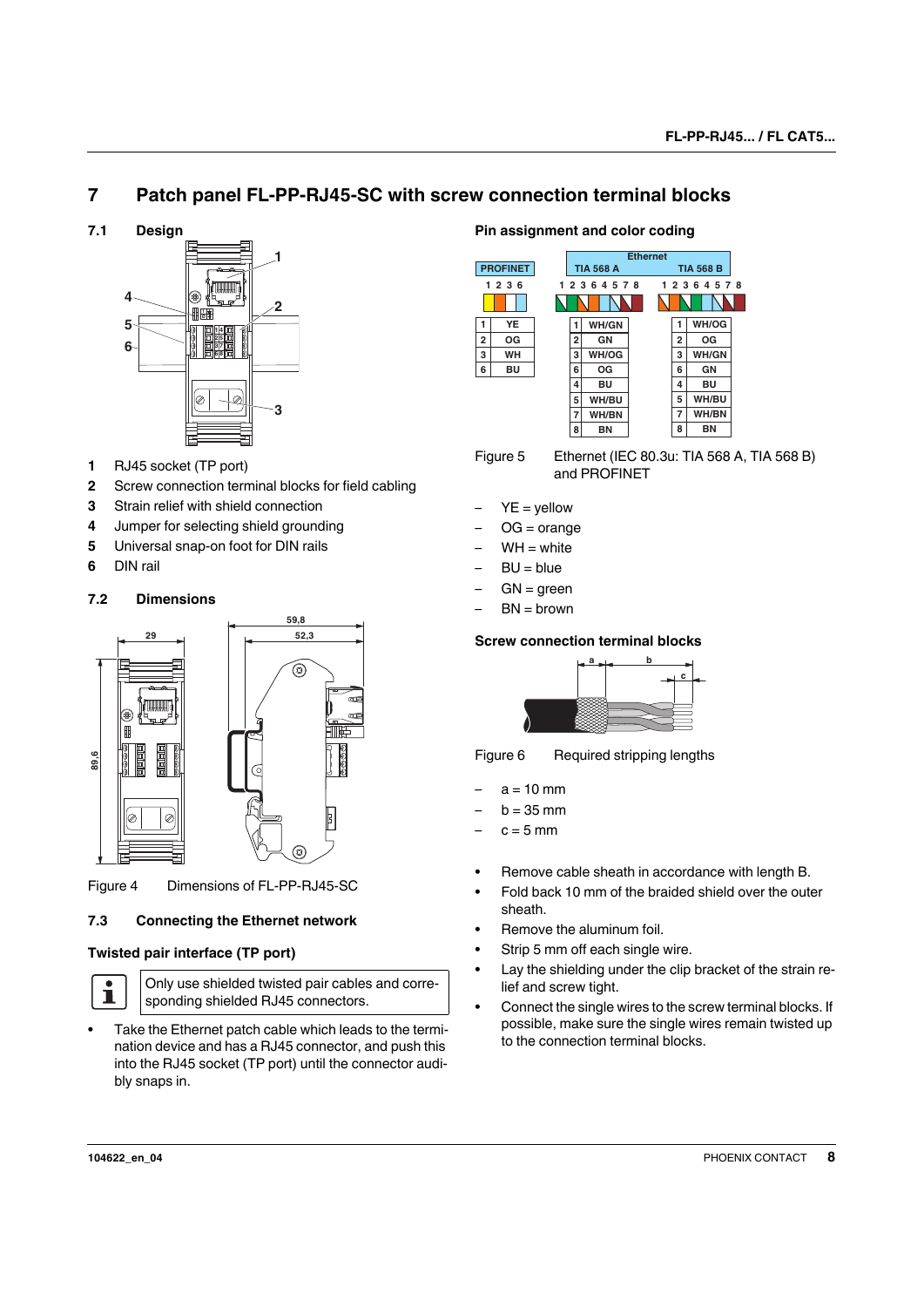### <span id="page-8-0"></span>**8 Patch panel FL-PP-RJ45-LSA with LSA connection terminal blocks**

<span id="page-8-1"></span>**8.1 Design**



- **1** RJ45 socket (TP port)
- **2** LSA connection terminal blocks for field cabling
- **3** Strain relief with shield connection
- **4** Jumper for selecting shield grounding
- **5** Universal snap-on foot for DIN rails
- **6** DIN rail

### <span id="page-8-2"></span>**8.2 Dimensions**



Figure 7 Dimensions of FL-PP-RJ45-LSA

### <span id="page-8-3"></span>**8.3 Connecting the Ethernet network**

### **Twisted pair interface (TP port)**



Only use shielded twisted pair cables and corresponding shielded RJ45 connectors.

**•** Take the Ethernet patch cable which leads to the termination device and has a RJ45 connector, and push this into the RJ45 socket (TP port) until the connector audibly snaps in.

#### **Pin assignment and color coding**



Figure 8 Ethernet (IEC 80.3u: TIA 568 A, TIA 568 B) and PROFINET

- $YE =$  yellow
- $OG = orange$
- $WH = white$
- $BU = bIue$
- $GN = green$
- $BN = brown$

### **LSA connection terminal blocks**



Figure 9 Required stripping lengths

- $a = 10$  mm
- $b = 50$  mm
- **•** Remove cable sheath in accordance with length B.
- **•** Fold back 10 mm of the braided shield over the outer sheath.
- **•** Remove the aluminum foil.
- **•** Lay the shielding under the clip bracket of the strain relief and screw tight.
- **•** Connect the wire pairs to the LSA terminal strip with the help of the LSA connector punch tool. If possible, make sure the single wires remain twisted up to the terminal strips.
- **•** Make sure that the wires are flush with the terminal strip.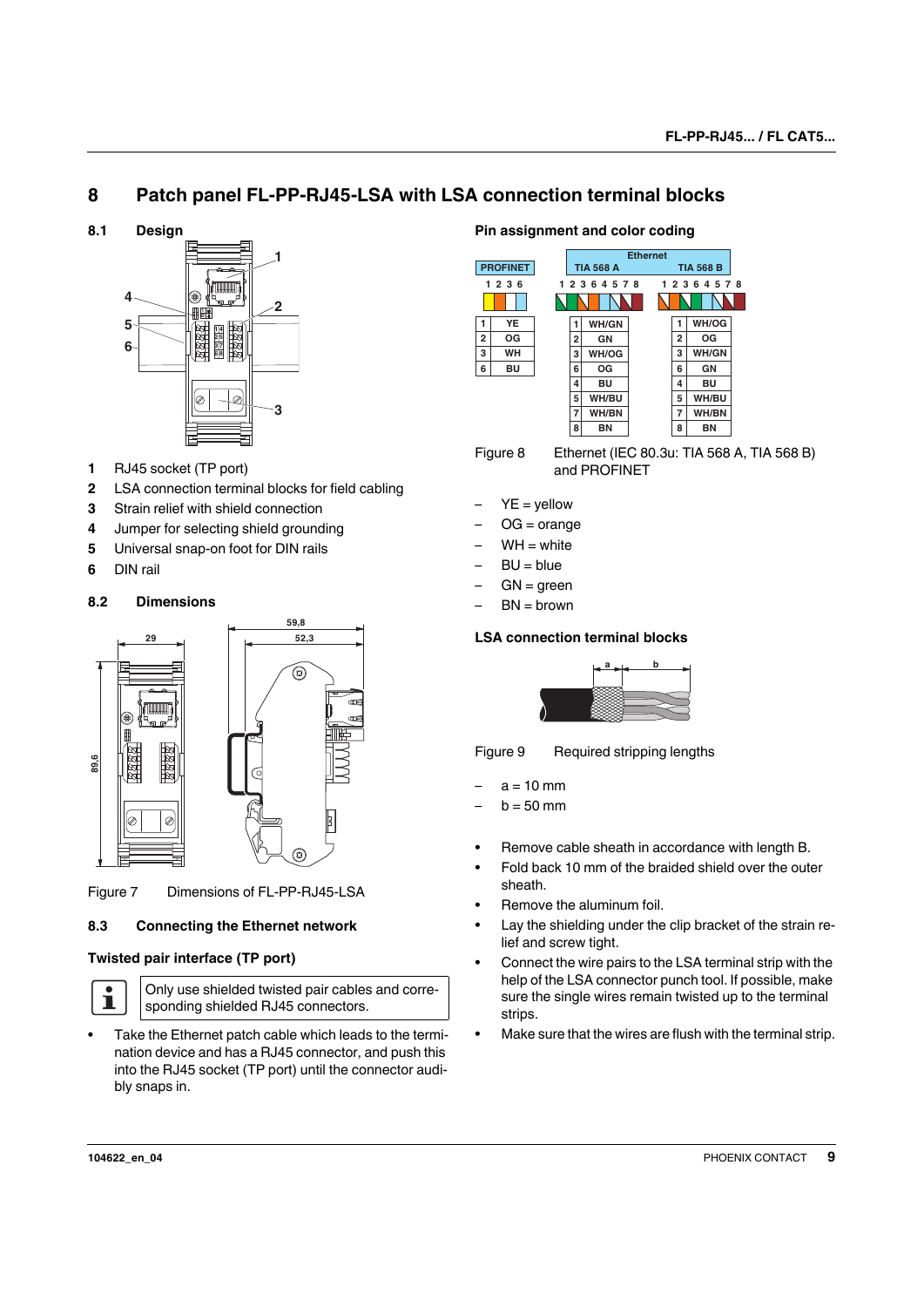### <span id="page-9-0"></span>**9 Patch panel FL-PP-RJ45/RJ45 with RJ45 socket**

<span id="page-9-1"></span>**9.1 Design**



- **1** RJ45 socket (TP port)
- **2** DIN rail
- **3** Universal snap-on foot for DIN rails
- **4** Jumper for selecting shield grounding

### <span id="page-9-2"></span>**9.2 Dimensions**



Figure 10 Dimensions of FL-PP-RJ45/RJ45

### <span id="page-9-3"></span>**9.3 Connecting the Ethernet network**

The device is equipped with two RJ45 Ethernet interfaces for connection of twisted-pair cables.



Only use shielded twisted pair cables and corresponding shielded RJ45 connectors.

- **•** Take the Ethernet patch cable which leads to the termination device and has a RJ45 connector, and push this into the RJ45 socket (TP port) until the connector audibly snaps in.
- **•** Push the field cable with the RJ45 connector into the second RJ45 socket until the connector audibly snaps in.



In regard to the correct function of the device, it is not important which port is assigned for incoming and outgoing lines.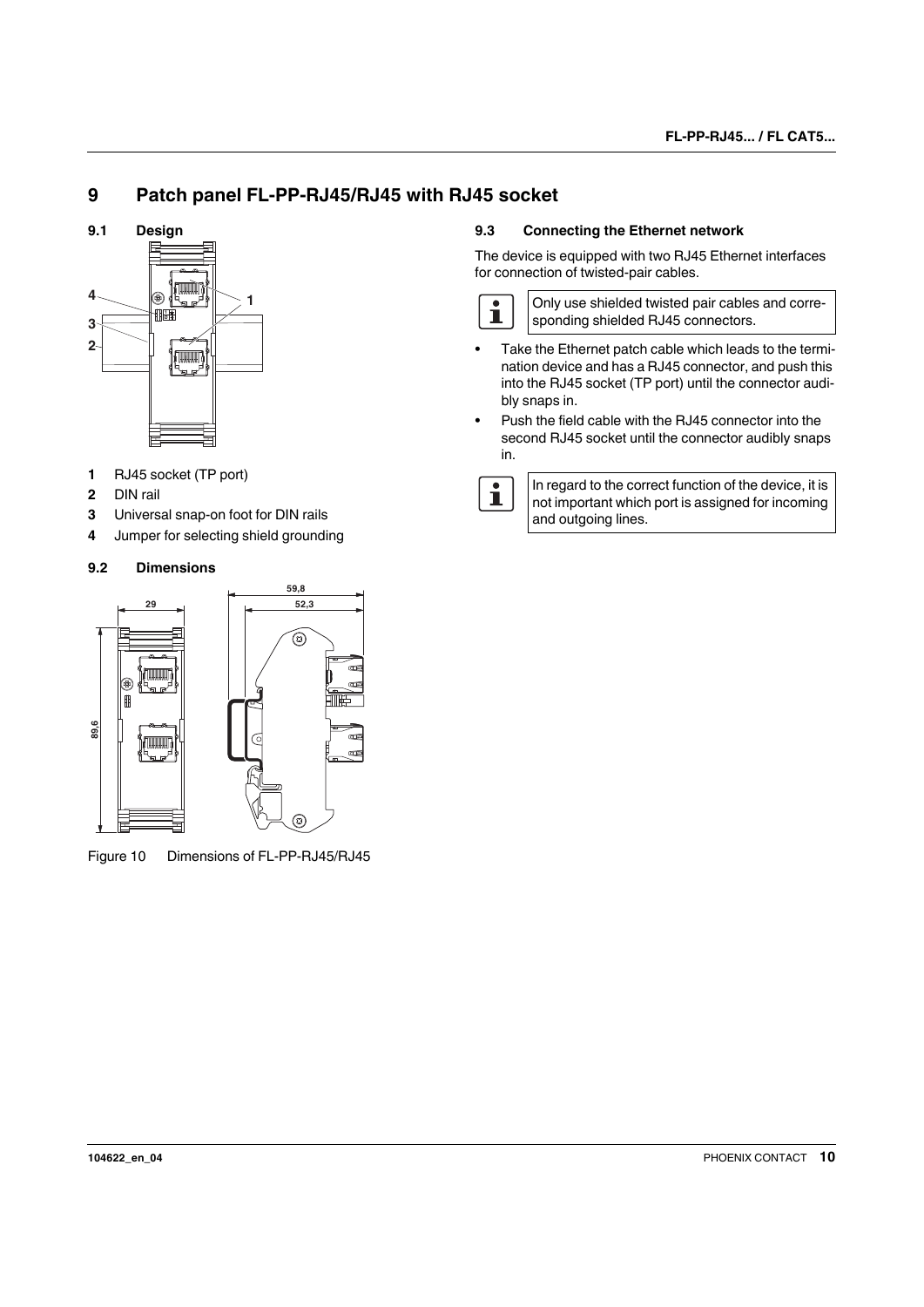### <span id="page-10-0"></span>**10 Patch panel FL-PP-RJ45/RJ45-B with RJ45 socket, slim design width**

#### <span id="page-10-1"></span>**10.1 Dimensions**



Figure 11 Dimensions of FL-PP-RJ45/RJ45-B

#### <span id="page-10-2"></span>**10.2 Connecting the Ethernet network**

The device is equipped with two RJ45 Ethernet interfaces for connection of twisted-pair cables.



- **•** Take the Ethernet patch cable which leads to the termination device and has a RJ45 connector, and push this into the RJ45 socket (TP port) until the connector audibly snaps in.
- **•** Push the field cable with the RJ45 connector into the second RJ45 socket until the connector audibly snaps in.

 $\overline{\mathbf{i}}$ In regard to the correct function of the device, it is not important which port is assigned for incoming and outgoing lines.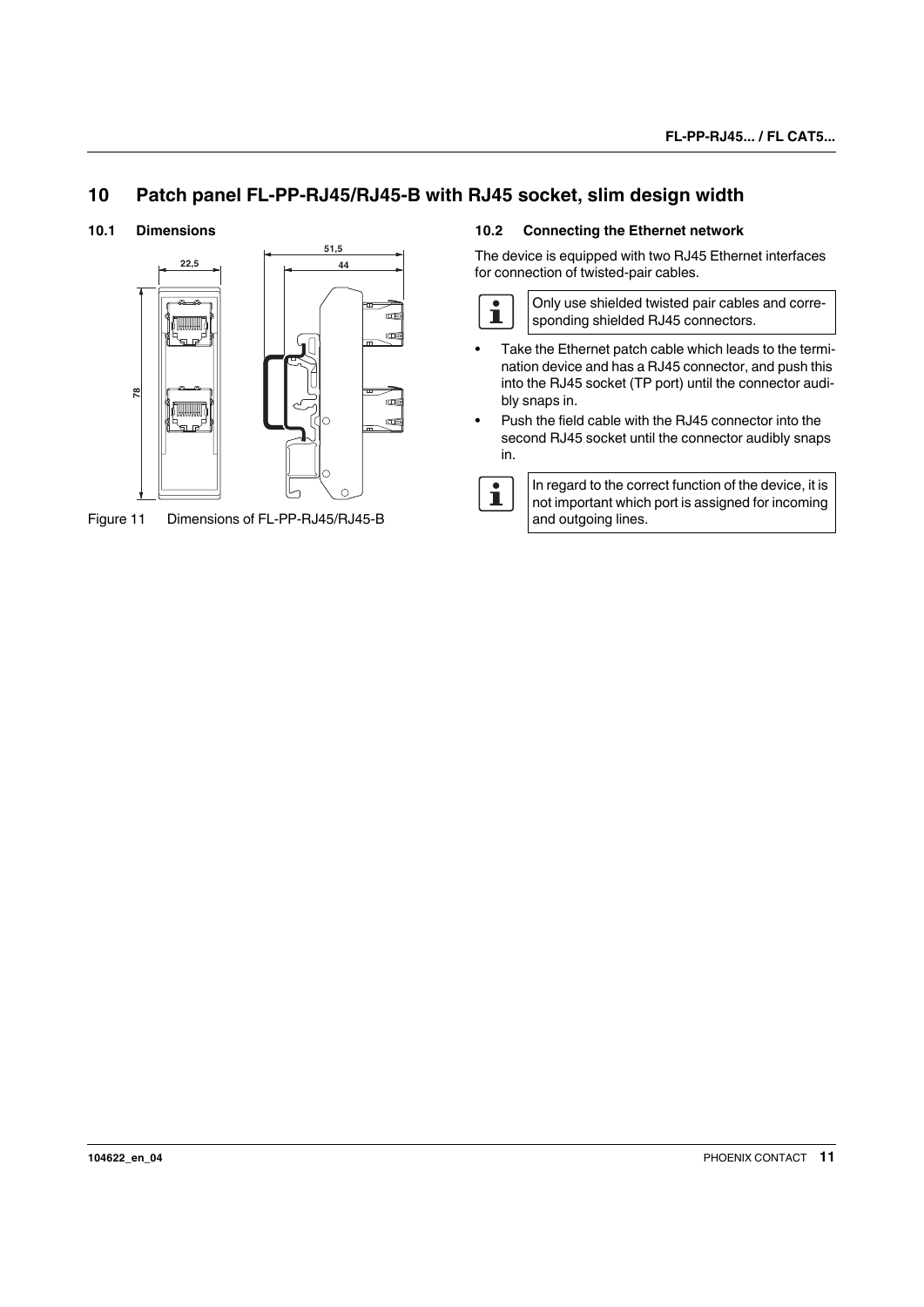### <span id="page-11-0"></span>**11 Patch panel FL CAT5 TERMINAL BOX with screw connection terminal blocks**

<span id="page-11-1"></span>**11.1 Design**



- **1** RJ45 socket (TP port)
- **2** Screw connection terminal blocks
- **3** Strain relief with shield connection
- **4** DIN rail
- **5** Universal snap-on foot for DIN rails

### <span id="page-11-2"></span>**11.2 Dimensions**



Figure 12 Dimensions of FL CAT5 TERMINAL BOX

### <span id="page-11-3"></span>**11.3 Connecting the Ethernet network**

#### **Twisted pair interface (TP port)**



Only use shielded twisted pair cables and corresponding shielded RJ45 connectors.

**•** Take the Ethernet patch cable which leads to the termination device and has a RJ45 connector, and push this into the RJ45 socket (TP port) until the connector audibly snaps in.

#### **Pin assignment and color coding**



Figure 13 Ethernet (IEC 80.3u: TIA 568 A, TIA 568 B) and PROFINET

- $YE =$  yellow
- $OG = orange$
- $WH = white$
- $B U = b I u e$
- $GN = green$

#### **Screw connection terminal blocks**



Figure 14 Required stripping lengths

- $a = 10$  mm
- $b = 10$  mm
- $c = 5$  mm
- **•** Remove cable sheath in accordance with length B.
- **•** Fold back 10 mm of the braided shield over the outer sheath.
- **•** Remove the aluminum foil.
- **•** Strip 5 mm off each single wire.
- **•** Lay the shielding under the clip bracket of the strain relief and screw tight.
- **•** Connect the single wires to the screw terminal blocks. If possible, make sure the single wires remain twisted up to the connection terminal blocks.